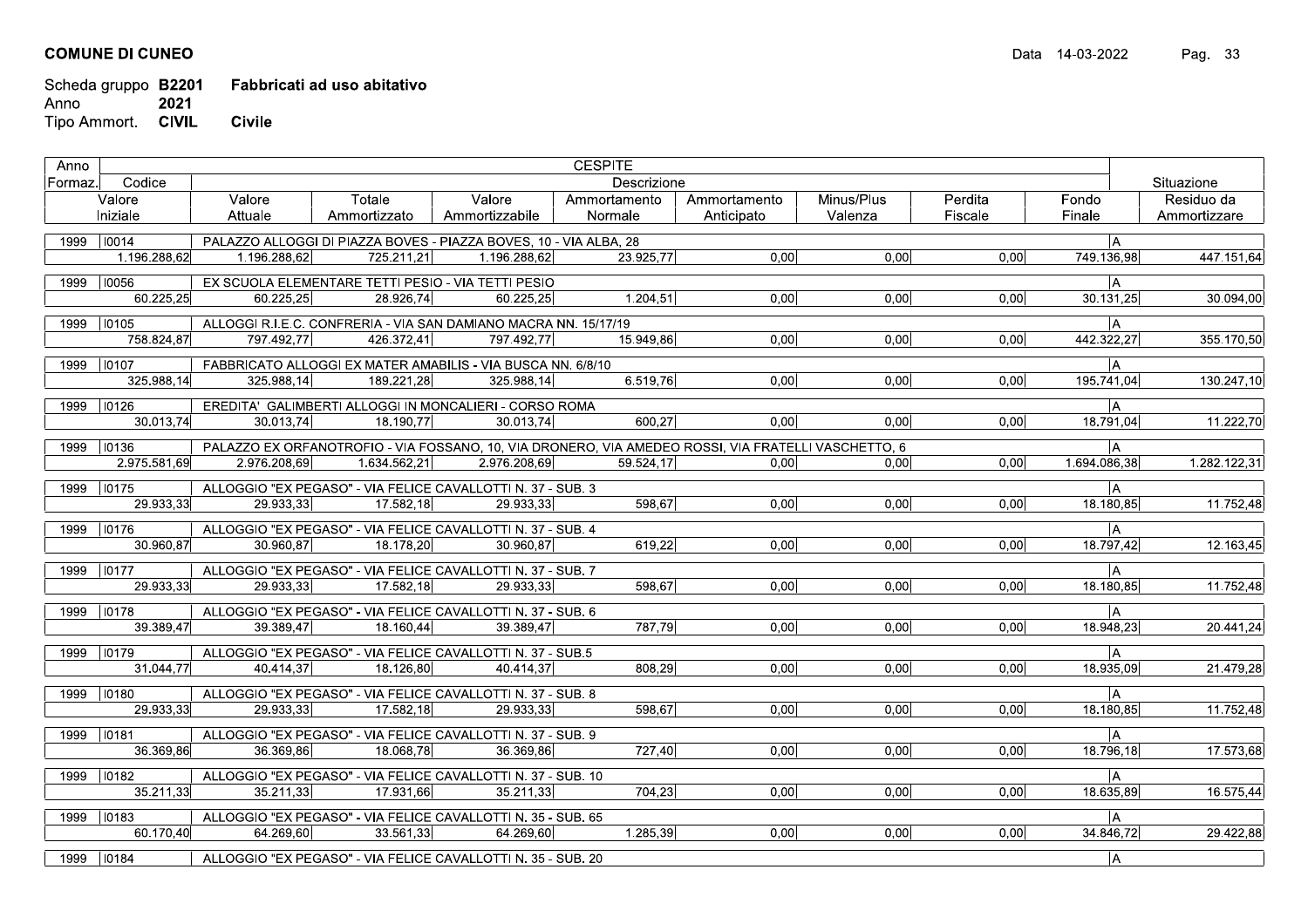|      | <b>COMUNE DI CUNEO</b>    |                               |                                                                              |            |                                                                                       |      |            |      | Data 14-03-2022 | Pag. 34    |
|------|---------------------------|-------------------------------|------------------------------------------------------------------------------|------------|---------------------------------------------------------------------------------------|------|------------|------|-----------------|------------|
|      | 51.480.91                 | 51.480,91                     | 29.992,40                                                                    | 51.480.91  | 1.029,62                                                                              | 0,00 | 0,00       | 0.00 | 31.022,02       | 20.458,89  |
|      | 2002 10577                | IMMOBILI DISPONIBILI - LAVORI |                                                                              |            |                                                                                       |      |            |      | IA.             |            |
|      | 16.554,77                 | 16.554,77                     | 8.000,28                                                                     | 16.554,77  | 331,10                                                                                | 0,00 | 0,00       | 0,00 | 8.331,38        | 8.223,39   |
| 2003 | 10583                     |                               | ALLOGGIO PER EMERGENZA ABITATIVA IN CUNEO - VIA G. B. BONGIOANNI N. 15       |            |                                                                                       |      |            |      | A               |            |
|      | 70.953,85                 | 70.953,85                     | 34.743,89                                                                    | 70.953,85  | 1.419,08                                                                              | 0,00 | 0,00       | 0,00 | 36.162,97       | 34.790,88  |
|      |                           |                               |                                                                              |            |                                                                                       |      |            |      |                 |            |
|      | 2003 10584<br>71.580,93   | 77.412,53                     | 35.074,61                                                                    | 77.412,53  | ALLOGGIO PER EMERGENZA ABITATIVA IN S. ROCCO CAST. - CORSO FRANCIA N. 100<br>1.548,25 | 0,00 | 0,00       | 0,00 | lА<br>36.622,86 | 40.789,67  |
|      |                           |                               |                                                                              |            |                                                                                       |      |            |      |                 |            |
|      | 2007   10609              |                               | PALAZZO OSASCO - VIA GIUSEPPE MAZZINI N. 2 - NEGOZIO SUB. 381                |            |                                                                                       |      |            |      | IА.             |            |
|      | 415.636,49                | 282.458,21                    | 97.558,90                                                                    | 282.458,21 | 5.649,16                                                                              | 0,00 | 217.036,62 | 0,00 | 103.208,06      | 179.250,15 |
| 2007 | $ 10612\rangle$           |                               | PALAZZO OSASCO - VIA GIUSEPPE MAZZINI - ALLOGGIO SUB. 186                    |            |                                                                                       |      |            |      | A               |            |
|      | 32.806,56                 | 32.806,56                     | 11.958,96                                                                    | 32.806.56  | 656,13                                                                                | 0.00 | 0,00       | 0,00 | 12.615,09       | 20.191,47  |
|      | 2007   10619              |                               |                                                                              |            | PALAZZO OSASCO - VIA PONZA DI SAN MARTINO N. 1 - ALLOGGIO SUB. 398 (EX 252)           |      |            |      | A               |            |
|      | 48.235,20                 | 48.235,20                     | 17.804,67                                                                    | 48.235.20  | 964.70                                                                                | 0,00 | 0,00       | 0,00 | 18.769,37       | 29.465,83  |
|      |                           |                               |                                                                              |            |                                                                                       |      |            |      |                 |            |
| 2007 | 10627<br>144.235.20       | 148.487,95                    | PALAZZO OSASCO - PIAZZA T. GALIMBERTI N. 10 - ALLOGGIO SUB. 257<br>53.324,67 | 148.487,95 | 2.969,76                                                                              | 0,00 | 0,00       | 0,00 | A<br>56.294,43  | 92.193,52  |
|      |                           |                               |                                                                              |            |                                                                                       |      |            |      |                 |            |
|      | 2007 10636                |                               | PALAZZO OSASCO - VIA GIUSEPPE MAZZINI, 2 - MAGAZZINO SUB. 217                |            |                                                                                       |      |            |      | A               |            |
|      | 800,00                    | 800,00                        | 296.00                                                                       | 800,00     | 16,00                                                                                 | 0,00 | 0,00       | 0,00 | 312,00          | 488,00     |
| 2007 | 10639                     |                               | PALAZZO OSASCO - VIA PONZA DI SAN MARTINO N. 1 - MAG. SUB. 230               |            |                                                                                       |      |            |      | ∣A              |            |
|      | 800.00                    | 800.00                        | 296,00                                                                       | 800.00     | 16.00                                                                                 | 0.00 | 0,00       | 0,00 | 312,00          | 488,00     |
|      | 2007   10640              |                               | PALAZZO OSASCO - PIAZZA T. GALIMBERTI N. 6 - MAG. SUB. 232                   |            |                                                                                       |      |            |      | A               |            |
|      | 800.00                    | 800,00                        | 296,00                                                                       | 800,00     | 16,00                                                                                 | 0,00 | 0,00       | 0,00 | 312,00          | 488,00     |
|      | 2007   10642              |                               | PALAZZO OSASCO - VIA PONZA DI SAN MARTINO N. 1 - MAG. SUB. 238               |            |                                                                                       |      |            |      | A               |            |
|      | 800,00                    | 800,00                        | 296,00                                                                       | 800,00     | 16,00                                                                                 | 0,00 | 0,00       | 0,00 | 312,00          | 488.00     |
|      |                           |                               |                                                                              |            |                                                                                       |      |            |      |                 |            |
| 2011 | $ 10672\rangle$           |                               | CASA FERRERO - CORSO DANTE N. 20 - SUB. 14                                   |            |                                                                                       |      |            |      | IА.             |            |
|      | 71.910,10                 | 72.101,40                     | 17.696,64                                                                    | 72.101.40  | 1.442,03                                                                              | 0,00 | 0,00       | 0,00 | 19.138,67       | 52.962,73  |
|      | 2011 10673                |                               | CASA FERRERO - CORSO DANTE N. 20 - SUB. 15                                   |            |                                                                                       |      |            |      | A               |            |
|      | 61.510,09                 | 61.701,41                     | 15.096,64                                                                    | 61.701,41  | 1.234,03                                                                              | 0,00 | 0,00       | 0,00 | 16.330,67       | 45.370,74  |
| 2011 | 10674                     |                               | CASA FERRERO - CORSO DANTE N. 20 - SUB. 16                                   |            |                                                                                       |      |            |      | IA.             |            |
|      | 95.990.09                 | 96.181,41                     | 23.716,64                                                                    | 96.181.41  | 1.923,63                                                                              | 0.00 | 0,00       | 0,00 | 25.640,27       | 70.541,14  |
|      | 2011   10675              |                               | CASA FERRERO - CORSO DANTE N. 20 - SUB. 17                                   |            |                                                                                       |      |            |      | IА              |            |
|      | 71.590.09                 | 71.781,41                     | 17.616,64                                                                    | 71.781,41  | 1.435,63                                                                              | 0,00 | 0,00       | 0,00 | 19.052,27       | 52.729,14  |
|      |                           |                               |                                                                              |            |                                                                                       |      |            |      |                 |            |
|      | 2011   10676<br>95.990,09 | 96.181,41                     | CASA FERRERO - CORSO DANTE N. 20 - SUB. 18<br>23.716,64                      | 96.181,41  | 1.923,63                                                                              | 0.00 | 0,00       | 0,00 | A<br>25.640,27  | 70.541,14  |
|      |                           |                               |                                                                              |            |                                                                                       |      |            |      |                 |            |
| 2011 | 10677                     |                               | CASA FERRERO - CORSO DANTE N. 20 - SUB. 19                                   |            |                                                                                       |      |            |      | IA.             |            |
|      | 102.768,84                | 102.960,16                    | 19.687,05                                                                    | 102.960,16 | 2.059,20                                                                              | 0,00 | 0,00       | 0,00 | 21.746,25       | 81.213,91  |
|      | 2011   10678              |                               | CASA FERRERO - CORSO DANTE N. 20 - SUB. 20                                   |            |                                                                                       |      |            |      | A               |            |
|      | 82.390,09                 | 82.581,41                     | 20.316,64                                                                    | 82.581,41  | 1.651,63                                                                              | 0,00 | 0,00       | 0,00 | 21.968,27       | 60.613, 14 |
| 2011 | $ 10679\rangle$           |                               | CASA FERRERO - CORSO DANTE N. 20 - SUB. 21                                   |            |                                                                                       |      |            |      | A               |            |
|      | 61.510,09                 | 61.701,41                     | 15.087,04                                                                    | 61.701,41  | 1.234,03                                                                              | 0,00 | 0,00       | 0,00 | 16.321,07       | 45.380,34  |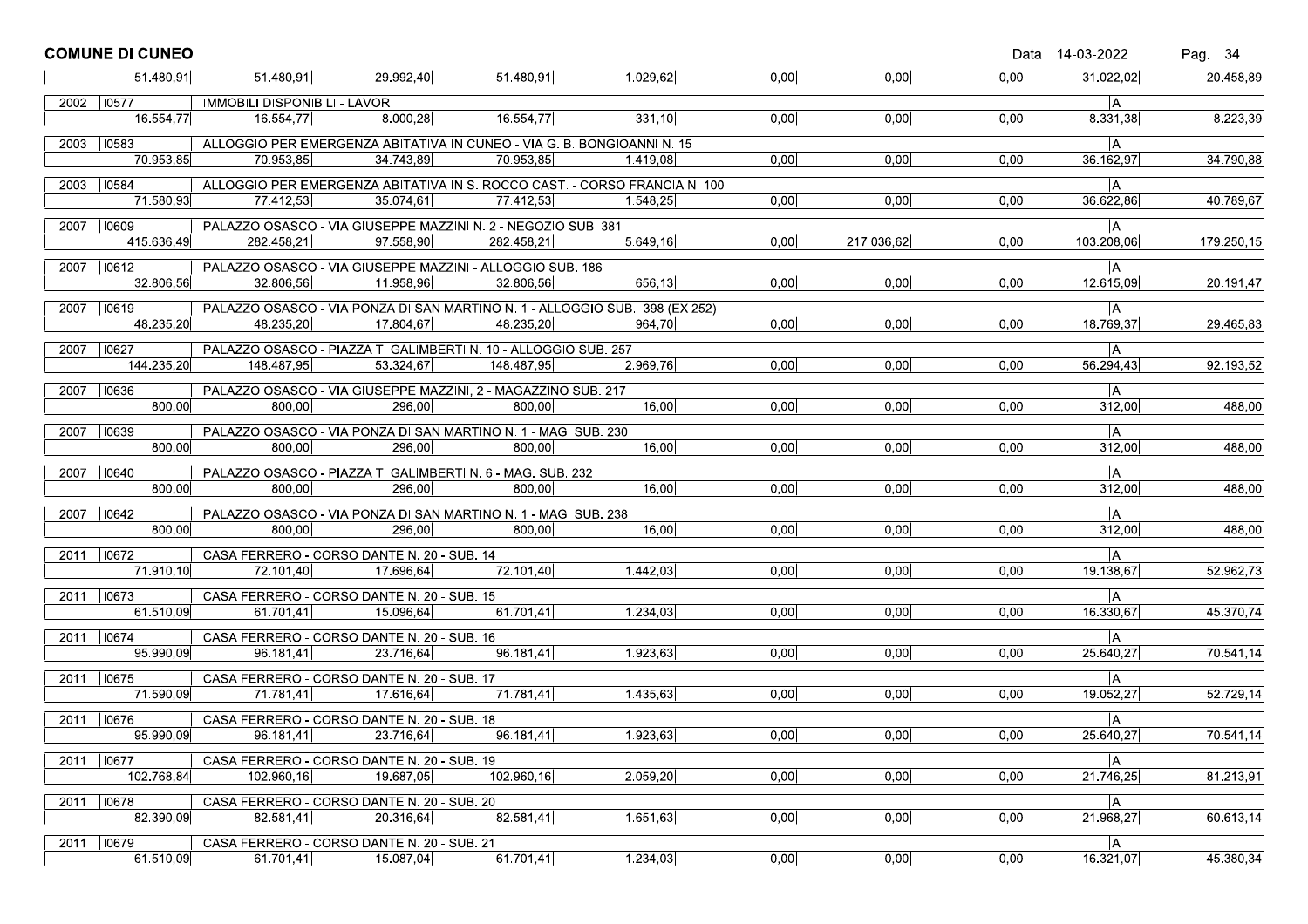|      | <b>COMUNE DI CUNEO</b>    |                        |                                                                                           |              |           |      |      |      | Data 14-03-2022 | Pag. 35                |
|------|---------------------------|------------------------|-------------------------------------------------------------------------------------------|--------------|-----------|------|------|------|-----------------|------------------------|
|      | 2011 10680                |                        | CASA FERRERO - CORSO DANTE N. 20 - SUB.22                                                 |              |           |      |      |      | ΙA.             |                        |
|      | 137.865.29                | 138.056.61             | 34.296,35                                                                                 | 138.056,61   | 2.761,13  | 0.00 | 0.00 | 0,00 | 37.057,48       | 100.999,13             |
|      | 2011   10681              |                        | CASA FERRERO - CORSO DANTE N. 20 - SUB. 23                                                |              |           |      |      |      | l A             |                        |
|      | 71.596,49                 | 71.787,81              | 17.607,54                                                                                 | 71.787.81    | 1.435,76  | 0.00 | 0.00 | 0.00 | 19.043,30       | $\overline{52.7}44,51$ |
|      | 2011   10682              |                        | CASA FERRERO - CORSO DANTE N. 20 - SUB. 24                                                |              |           |      |      |      | IA.             |                        |
|      | 23.859,69                 | 24.051,01              | 5.699,06                                                                                  | 24.051.01    | 481,02    | 0,00 | 0.00 | 0,00 | 6.180,08        | 17.870,93              |
| 2011 | $ 10683\rangle$           |                        | CASA FERRERO - CORSO DANTE N. 20 - SUB. 25-26-27 (AUTORIMESSE)                            |              |           |      |      |      | IА              |                        |
|      | 15.806,88                 | 15.806,88              | 3.932,70                                                                                  | 15.806.88    | 316, 14   | 0,00 | 0,00 | 0,00 | 4.248,84        | 11.558,04              |
|      | 2011   10684              |                        | CASA FERRERO - CORSO DANTE N. 20 - SUB. 13 - MAGAZZINO                                    |              |           |      |      |      | IА.             |                        |
|      | 19.617,28                 | 19.617,28              | 4.867,89                                                                                  | 19.617,28    | 392,35    | 0.00 | 0,00 | 0,00 | 5.260,24        | 14.357,04              |
| 2011 | 10686                     |                        | ALLOGGIO LASCITO FERRERO - VIA GIOVANNI SCHIAPARELLI N. 17                                |              |           |      |      |      | lА              |                        |
|      | 55.711,43                 | 55.711,43              | 10.148,61                                                                                 | 55.711.43    | 1.114,23  | 0,00 | 0,00 | 0,00 | 11.262,84       | 44.448,59              |
|      | 2011   10687              |                        | ALLOGGIO LASCITO FERRERO - CORSO SANTORRE DI SANTAROSA N. 52                              |              |           |      |      |      | lА              |                        |
|      | 43.867,70                 | 43.867,70              | 10.681,64                                                                                 | 43.867,70    | 877,35    | 0.00 | 0.00 | 0.00 | 11.558,99       | 32.308,71              |
|      | 2011   10688              |                        | ALLOGGIO CUSTODE LASCITO FERRERO - CORSO SANTORRE DI SANTAROSA N. 52 - QUOTA DI 7/920     |              |           |      |      |      | ΙA.             |                        |
|      | 180,00                    | 180,00                 | 45,00                                                                                     | 180,00       | 3,60      | 0,00 | 0.00 | 0,00 | 48,60           | 131,40                 |
|      | 2016   1074B              |                        | EX O.N.P.I. - CASA SERENA - BORGO SAN GIUSEPPE - VIA ROCCA DE BALDI N. 7 (ALLOGGI E.R.P.) |              |           |      |      |      | lА              |                        |
|      | 1.857.987,45              | 1.857.987,45           | 694.696,73                                                                                | 1.857.987.45 | 37.159,75 | 0,00 | 0,00 | 0,00 | 731.856,48      | 1.126.130,97           |
|      | 2019   10721              |                        | ALLOGGI VIA BONGIOANNI N. 36 - SUB. 4 (INT.1) (ALLOGGIO PER ANZIANI)                      |              |           |      |      |      | ÌА.             |                        |
|      | 79.203,22                 | 107.751.67             | 3.163.13                                                                                  | 107.751.67   | 2.155,03  | 0.00 | 0.00 | 0,00 | 5.318,16        | 102.433,51             |
| 2019 | 10722                     |                        | ALLOGGI VIA BONGIOANNI N. 36 - SUB. 5 (INT. 2) (ALLOGGIO PER ANZIANI)                     |              |           |      |      |      | lА              |                        |
|      | 63.098,02                 | $\overline{91.646,41}$ | 2.518,92                                                                                  | 91.646.41    | 1.832,93  | 0,00 | 0,00 | 0.00 | 4.351,85        | 87.294,56              |
|      |                           |                        |                                                                                           |              |           |      |      |      |                 |                        |
|      | 2019 10723<br>84.572,20   | 113.120,57             | ALLOGGI VIA BONGIOANNI N. 36 - SUB. 6 (INT. 3) (ALLOGGIO PER ANZIANI)<br>3.377,89         | 113.120,57   | 2.262,41  | 0,00 | 0,00 | 0,00 | IА<br>5.640,30  | 107.480,27             |
|      |                           |                        |                                                                                           |              |           |      |      |      |                 |                        |
|      | 2019   10724<br>79.203,34 | 107.751.71             | ALLOGGI VIA BONGIOANNI N. 36 - SUB. 7 (INT. 4) (UFFICI CSAC)<br>3.163, 14                 | 107.751.71   | 2.155,03  | 0.00 | 0.00 | 0,00 | IА<br>5.318,17  | 102.433,54             |
|      |                           |                        |                                                                                           |              |           |      |      |      |                 |                        |
|      | 2019 10725<br>63.098,02   | 91.646,39              | ALLOGGI VIA BONGIOANNI N. 36 - SUB. 8 (INT. 5) (UFFICI CSAC)<br>2.518.92                  | 91.646.39    | 1.832,93  | 0,00 | 0.00 | 0,00 | lА.<br>4.351,85 | 87.294,54              |
|      |                           |                        |                                                                                           |              |           |      |      |      |                 |                        |
|      | 2019   10726              |                        | ALLOGGI VIA BONGIOANNI N. 36 - SUB. 9 (INT. 6) (UFFICI CSAC)                              |              |           |      |      |      | IА              |                        |
|      | 84.572,20                 | 113.120,64             | 3.377,89                                                                                  | 113.120,64   | 2.262,41  | 0,00 | 0,00 | 0,00 | 5.640,30        | 107.480,34             |
| 2019 | 10727                     |                        | ALLOGGI VIA BONGIOANNI N. 36 - SUB. 10 (INT. 7)                                           |              |           |      |      |      | IА.             |                        |
|      | 79.203,34                 | 79.203,34              | 3.163, 14                                                                                 | 79.203,34    | 1.584,07  | 0.00 | 0,00 | 0.00 | 4.747,21        | 74.456,13              |
|      | 2019 10728                |                        | ALLOGGI VIA BONGIOANNI N. 36 - SUB. 11 (INT. 8)                                           |              |           |      |      |      | A               |                        |
|      | 63.098,02                 | 63.098,02              | 2.518,92                                                                                  | 63.098,02    | 1.261,96  | 0,00 | 0,00 | 0,00 | 3.780,88        | 59.317,14              |
| 2019 | 10729                     |                        | ALLOGGI VIA BONGIOANNI N. 36 - SUB. 12 (INT. 9)                                           |              |           |      |      |      | A               |                        |
|      | 84.572,20                 | 84.572,20              | 3.377,89                                                                                  | 84.572,20    | 1.691,44  | 0,00 | 0,00 | 0,00 | 5.069,33        | 79.502,87              |
|      | 2019   10730              |                        | ALLOGGI VIA BONGIOANNI N. 36 - SUB. 13 (INT. 10)                                          |              |           |      |      |      | A               |                        |
|      | 79.203,34                 | 79.203,34              | 3.163, 14                                                                                 | 79.203,34    | 1.584,07  | 0,00 | 0,00 | 0,00 | 4.747,21        | 74.456,13              |
|      | 2019   10731              |                        | ALLOGGI VIA BONGIOANNI N. 36 - SUB. 14 (INT. 11)                                          |              |           |      |      |      | A               |                        |